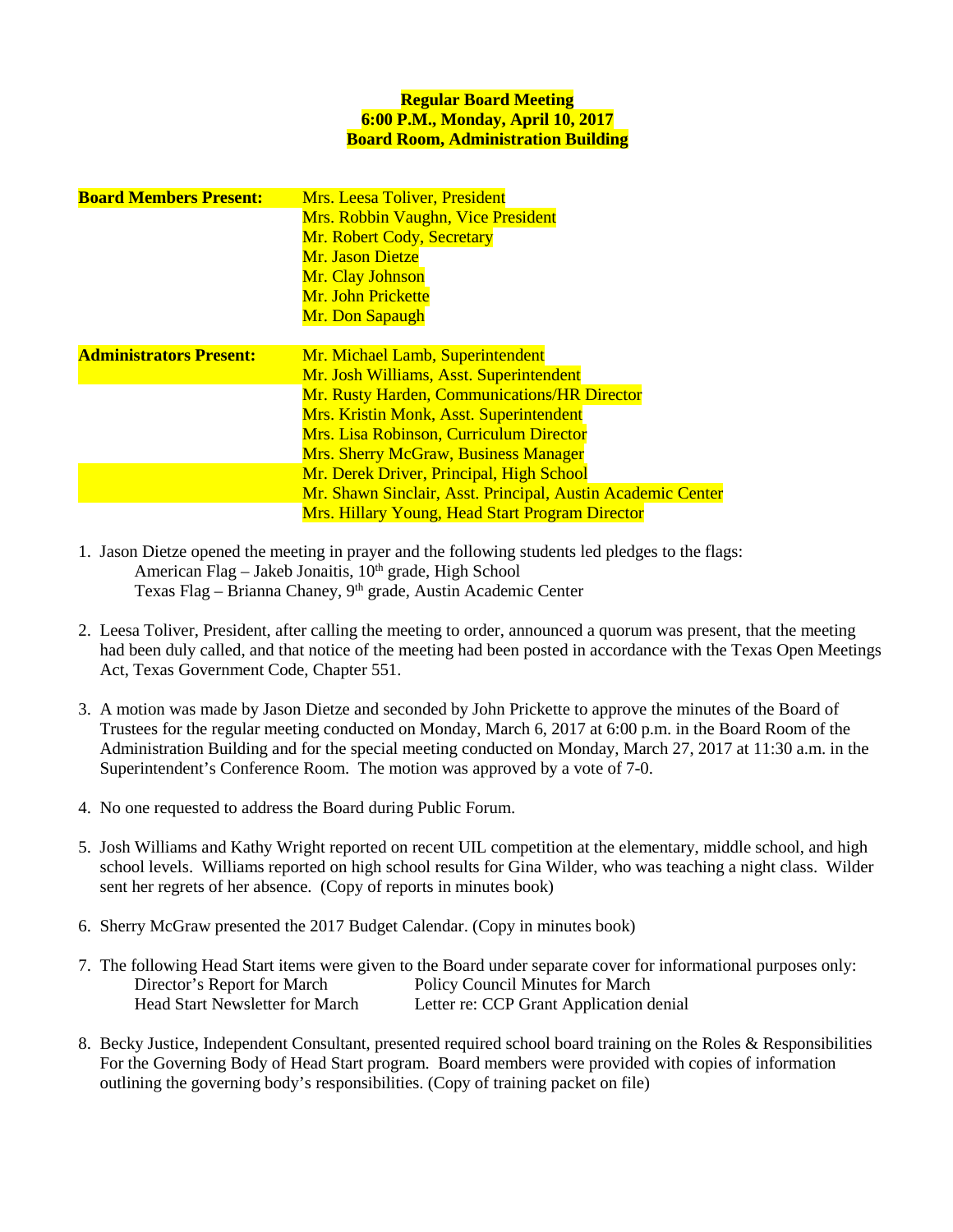**Regular Meeting April 10, 2017 Page 2**

## **CONSENT AGENDA ITEMS**

- 9. A motion was made by Robert Cody and seconded by Robbin Vaughn to approve the Tax Credits and Supplements for March 2017. The motion was approved by a vote of 7-0.
- 10. A motion was made by Robert Cody and seconded by Robbin Vaughn to approve the Delinquent Tax Collections for March 2017. The motion was approved by a vote of 7-0.
- 11. A motion was made by Robert Cody and seconded by Robbin Vaughn to approve the Financial Statements and Bills Payable for March 2017, with the following check abstentions noted: Robert Cody #152456, Clay Johnson #152710, John Prickette #152456, and Don Sapaugh #152710. The motion was approved by a vote of 7-0. (Copy in minutes book)
- 12. A motion was made by Robert Cody and seconded by Robbin Vaughn to approve the Quarterly Investment Report for the three months ended February 28, 2017. The motion was approved by a vote of 7-0. (Copy in minutes book)
- 13. A motion was made by Robert Cody and seconded by Robbin Vaughn to approve the Instructional Materials Allotment TEKS Certification Form for 2017-2018. The motion was approved by a vote of 7-0. (Copy of form in minutes book)

# **ACTION ITEMS**

- 14. A motion was made by Clay Johnson and seconded by John Prickette to approve the Head Start Self-Assessment and Program Improvement Plan. The motion was approved by a vote of 7-0. (Copy on file)
- 15. A motion was made by Jason Dietze and seconded by Robert Cody to approve a one-time grant application for funds to purchase a Head Start bus and child safety restraint systems, in the amount of \$91,625.00. The motion was approved by a vote of 7-0. (Copy of approval sheets in minutes book)
- 16. A motion was made by Robert Cody and seconded by Robbin Vaughn to approve Resolution 4-17 extending the depository contract for funds of Sulphur Springs ISD with City National Bank for two additional years. The motion was approved by a vote of 6-0, with Don Sapaugh abstaining. (Copy of resolution in minutes book)
- 17. A motion was made by Clay Johnson and seconded by Jason Dietze to approve payment of invoice in amount of \$26,733.04 for Loss Fund Charge (10% of 2015-16 premium costs). The motion was approved by a vote of 7-0. (Copy of LFC information in minutes book)
- 18. A motion was made by Don Sapaugh and seconded by Robert Cody to approve \$192,259.00 increase for construction projects, for a total amended budget of \$36,277,184.00 as of March 31, 2017. The motion was approved by a vote of 7-0. (Copy of amendment summary in minutes book)
- 19. A motion was made by Robert Cody and seconded by Robbin Vaughn to approve Resolution 5-17 requesting participation in the Texas Comptroller of Public Accounts Cooperative Purchasing Program, with \$100 annual fee required. Application has also been made to participate in the U.S. Communities, National Cooperative Purchasing Program, no fee required. The motion was approved by a vote of 7-0. (Copy of resolution in minutes book)
- 20. A motion was made by Don Sapaugh and seconded by John Prickette to approve funds Title I funds in the amount of \$63,000.00 for "Capturing Kids Hearts" training in fall of 2017. The motion was approved by a vote of 7-0.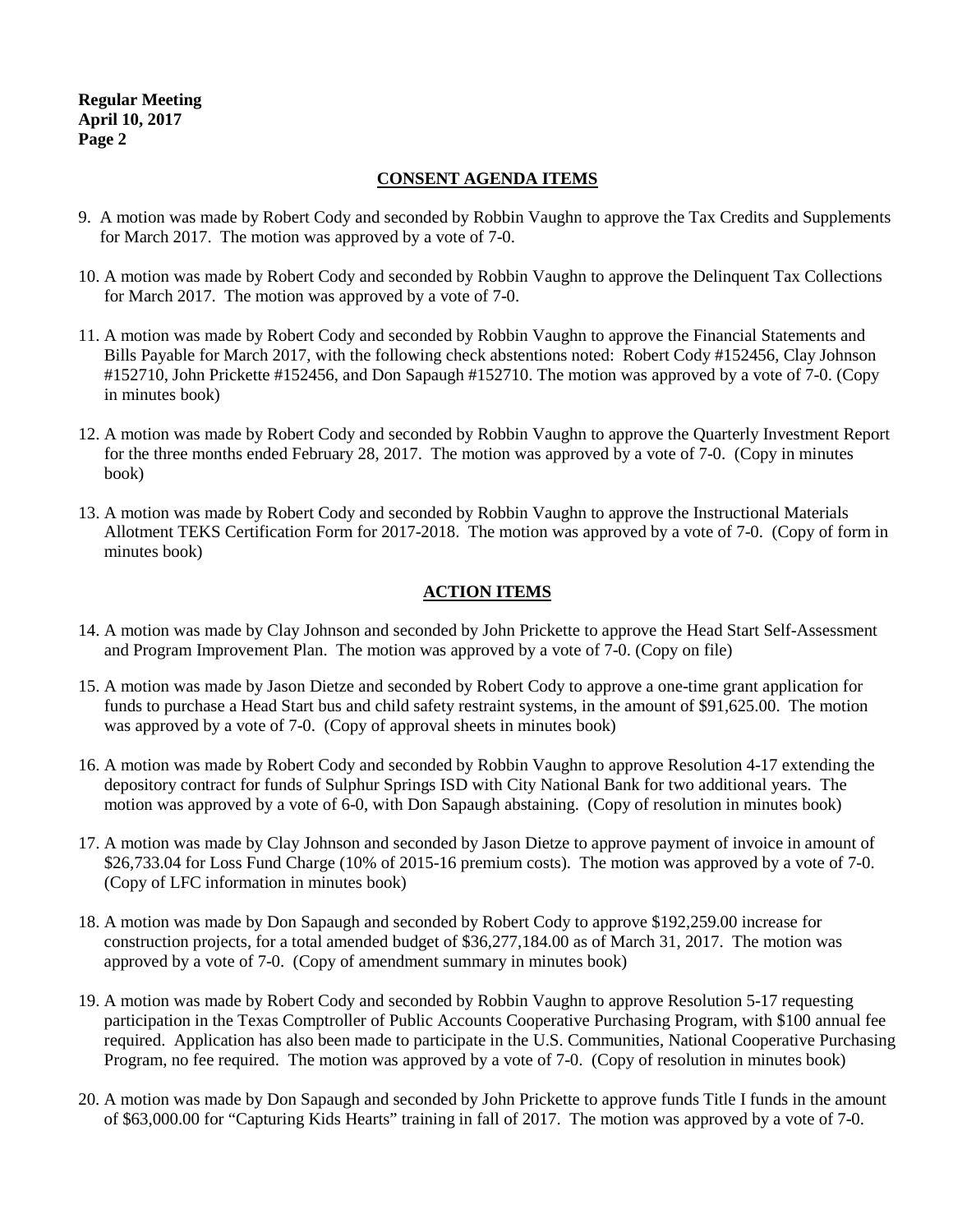## **ACTION ITEMS, cont.**

- 21. A motion was made by Robbin Vaughn and seconded by John Prickette to approve the final District of Innovation Plan. The motion was approved by a vote of 7-0. (Copy of plan on file and website)
- 22. A motion was made by Jason Dietze and seconded by Robert Cody to approve the 2017-2018 school calendar proposal as presented. The motion was approved by a vote of 7-0. (Copy of calendar in minutes book)

## **EXECUTIVE SESSION**

- 23. A motion was made by John Prickette and seconded by Clay Johnson for the Board to enter into Executive Session at 7:17 p.m. The motion was approved by a vote of 7-0.
- 24. A motion was made by Robbin Vaughn and seconded by Jason Dietze for the Board to reconvene from Executive Session at 9:12 p.m. The motion was approved by a vote of 7-0.
- 25. A motion was made by Robbin Vaughn and seconded by Robert Cody to approve one-year (10 month, 11 month  $& 12$  month) professional employment contracts for the 2017-2018 school year as recommended by the Superintendent. The motion was approved by a vote of 7-0. (List in minutes book)
- 26. A motion was made by Robbin Vaughn and seconded by Jason Dietze to approve new positions of Dual Language teacher and Occupational Therapist. The motion was approved by a vote of 7-0.
- 27. A motion was made by Robbin Vaughn and seconded by John Prickette authorizing Superintendent Michael Lamb to approve the masonry bids for the new baseball complex. The motion was approved by a vote of 7-0.

| <b>Name</b>           | Grade/Subject                  | Campus                  | <b>Effective</b><br>Date |                   |
|-----------------------|--------------------------------|-------------------------|--------------------------|-------------------|
| <b>Resignations</b>   |                                |                         |                          | <b>Reason</b>     |
| Jaimie Hale           | SpEd Aide                      | <b>ECLC</b>             | 05/31/17                 | Personal          |
| Sonya Smith           | <b>Campus Secretary</b>        | <b>ECLC</b>             | 06/15/17                 | Personal          |
| Rebecca Woods         | <b>Head Start Secretary</b>    | <b>ECLC</b>             | 06/15/17                 | Personal          |
| Rebecca Shirley       | Grade 1 Teacher                | Lamar                   | 05/31/17                 | Personal          |
| Amanda Salters        | Grade 1 Bilingual Teacher      | <b>Travis</b>           | 05/31/17                 | Personal          |
| <b>Jack Brandon</b>   | Science Teacher                | Middle School           | 05/31/17                 | Personal          |
| Sarah Frazier         | Math Teacher                   | Middle School           | 04/05/17                 | Personal          |
| Macy Hurley           | PE Teacher/Girls Coach         | Middle School           | 05/31/17                 | Personal          |
| Chelby Murray         | SpEd Aide                      | Middle School           | 05/31/17                 | Personal          |
| Morgan Taylor         | Math Teacher                   | Middle School           | 05/31/17                 | Moving            |
| <b>Brad Abell</b>     | HSTE Teacher/Asst. Trainer     | High School             | 05/31/17                 | School Full-Time  |
| Jennifer Carter       | <b>HSTE</b> Teacher            | High School             | 05/31/17                 | New Job           |
| Nancy Reese           | Family & Consumer Sci. Teacher | High School             | 05/31/17                 | Personal          |
| <b>Breanna Richey</b> | <b>English Teacher</b>         | High School             | 05/31/17                 | Personal          |
| Cindy Welch           | Fine Arts Clerical Aide        | High School             | 05/31/17                 | Retirement        |
| Gina Wilder           | Computer Programming Teacher   | High School             | 05/31/17                 | Personal          |
| Stefanie Cowden       | SpEd Aide                      | Connections             | 04/13/17                 | Personal          |
| <b>New Personnel</b>  |                                |                         |                          | Replacing         |
| <b>Sheryl Carnes</b>  | <b>LSSP</b> Intern             | <b>Special Services</b> | 08/10/17                 | Sherry McCarter   |
| Tiffany Kral          | Grade 3 Teacher                | <b>SS Elementary</b>    | 08/10/17                 | Vicki Newsom      |
| Alexsa Baylus         | <b>English Teacher</b>         | Middle School           | 08/10/17                 | John Mark Francis |
| Lynn Haberstroh       | Math Teacher                   | Middle School           | 08/10/17                 | Morgan Taylor     |

28. A motion was made by Robbin Vaughn and seconded by Jason Dietze to approve other personnel matters as recommended by the Superintendent. The motion was approved by a vote of 7-0.